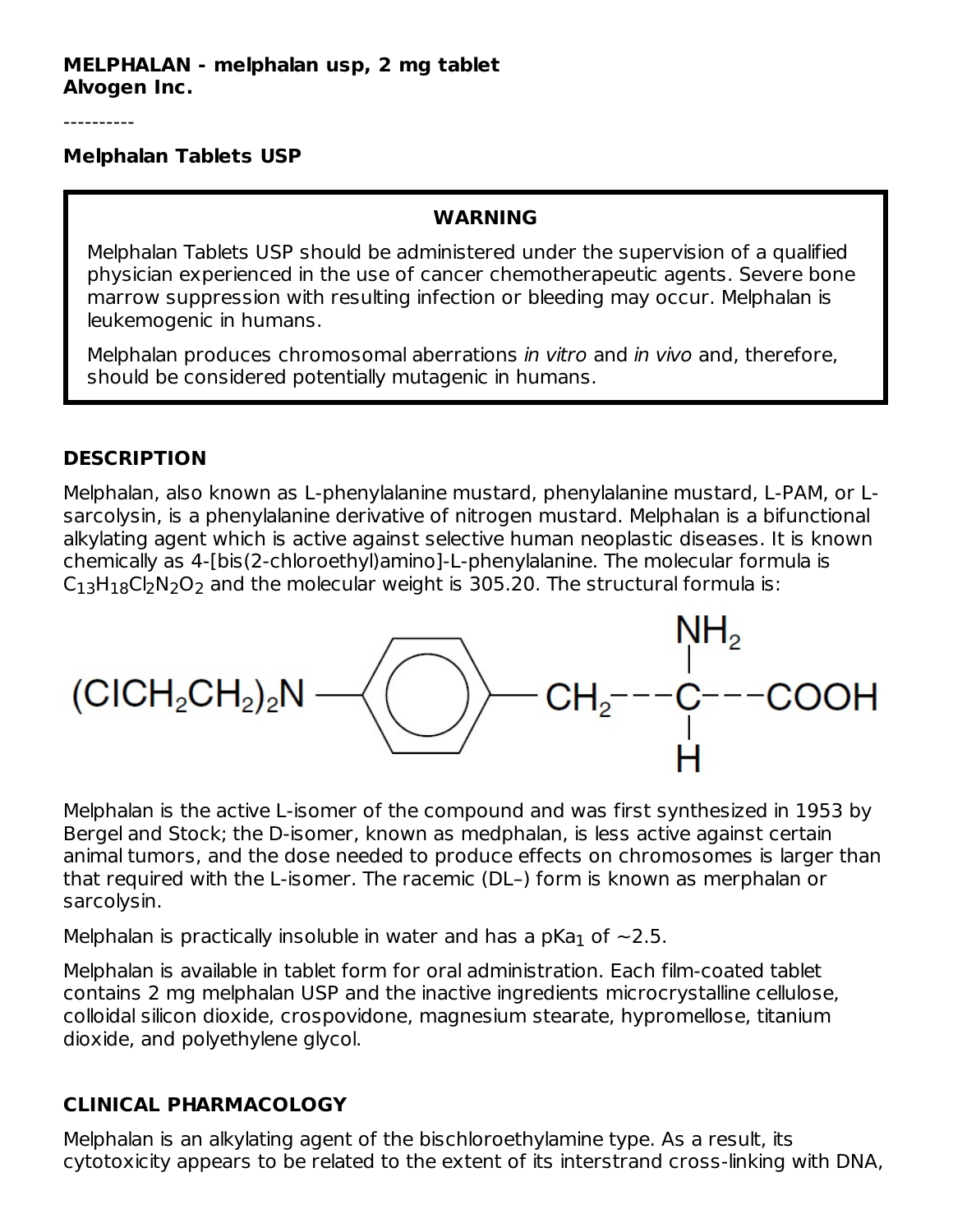probably by binding at the N<sup>7</sup> position of guanine. Like other bifunctional alkylating agents, it is active against both resting and rapidly dividing tumor cells.

**Pharmacokinetics:** The absorption of oral melphalan is highly variable with respect to both the time to first appearance of the drug in plasma (range: 0 to 6 hours) and peak plasma concentration (C<sub>max</sub>). The average absolute bioavailability of melphalan is also highly variable (range: 56% to 93%). These results may be due to incomplete intestinal absorption, a variable "first pass" hepatic metabolism, or to rapid hydrolysis. Oral administration of melphalan with a high fat meal may reduce melphalan exposure (AUC) by 36% to 54%.

In 18 patients given a single oral dose of 0.6 mg/kg of Melphalan Tablets USP, the terminal elimination plasma half-life (t $_{\rm 1/2}$ ) of parent drug was  $1.5\pm 0.83$  hours. The 24hour urinary excretion of parent drug in these patients was  $10\% \pm 4.5\%$ , suggesting that renal clearance is not a major route of elimination of parent drug. In a separate study in 18 patients given single oral doses of 0.2 mg/kg to 0.25 mg/kg of Melphalan Tablets USP, C<sub>max</sub> and plasma concentration-time curves (AUC), when dose adjusted to a dose of 14 mg, were (mean  $\pm$  SD) 212  $\pm$  74 ng/mL and 498  $\pm$  137 ng•hr/mL, respectively. Elimination phase  $\mathsf{t}_{\mathcal{V}_2}$  in these patients was approximately 1 hour and the median t<sub>max</sub> was 1 hour.

One study using universally labeled  $^{14}$ C-melphalan, found substantially less radioactivity in the urine of patients given the drug by mouth (30% of administered dose in 9 days) than in the urine of those given it intravenously (35% to 65% in 7 days). Following either oral or IV administration, the pattern of label recovery was similar, with the majority being recovered in the first 24 hours. Following oral administration, peak radioactivity occurred in plasma at 2 hours and then disappeared with a half-life of approximately 160 hours. In 1 patient where parent drug (rather than just radiolabel) was determined, the melphalan half-disappearance time was 67 minutes. The steady-state volume of distribution of melphalan is 0.5 L/kg. Penetration into cerebrospinal fluid (CSF) is low. The average melphalan binding to plasma proteins is highly variable (range: 53% to 92%). Serum albumin is the major binding protein, accounting for approximately 40% to 60% of the plasma protein binding, while  $\alpha_1$ -acid glycoprotein accounts for about 20% of the plasma protein binding. Approximately 30% of melphalan is (covalently) irreversibly bound to plasma proteins. Interactions with immunoglobulins have been found to be negligible.

Melphalan is eliminated from plasma primarily by chemical hydrolysis to monohydroxymelphalan and dihydroxymelphalan. Aside from these hydrolysis products, no other melphalan metabolites have been observed in humans. Although the contribution of renal elimination to melphalan clearance appears to be low, one pharmacokinetic study showed a significant positive correlation between the elimination rate constant for melphalan and renal function and a significant negative correlation between renal function and the area under the plasma melphalan concentration/time curve.

# **INDICATIONS AND USAGE**

Melphalan Tablets USP are indicated for the palliative treatment of multiple myeloma and for the palliation of non-resectable epithelial carcinoma of the ovary.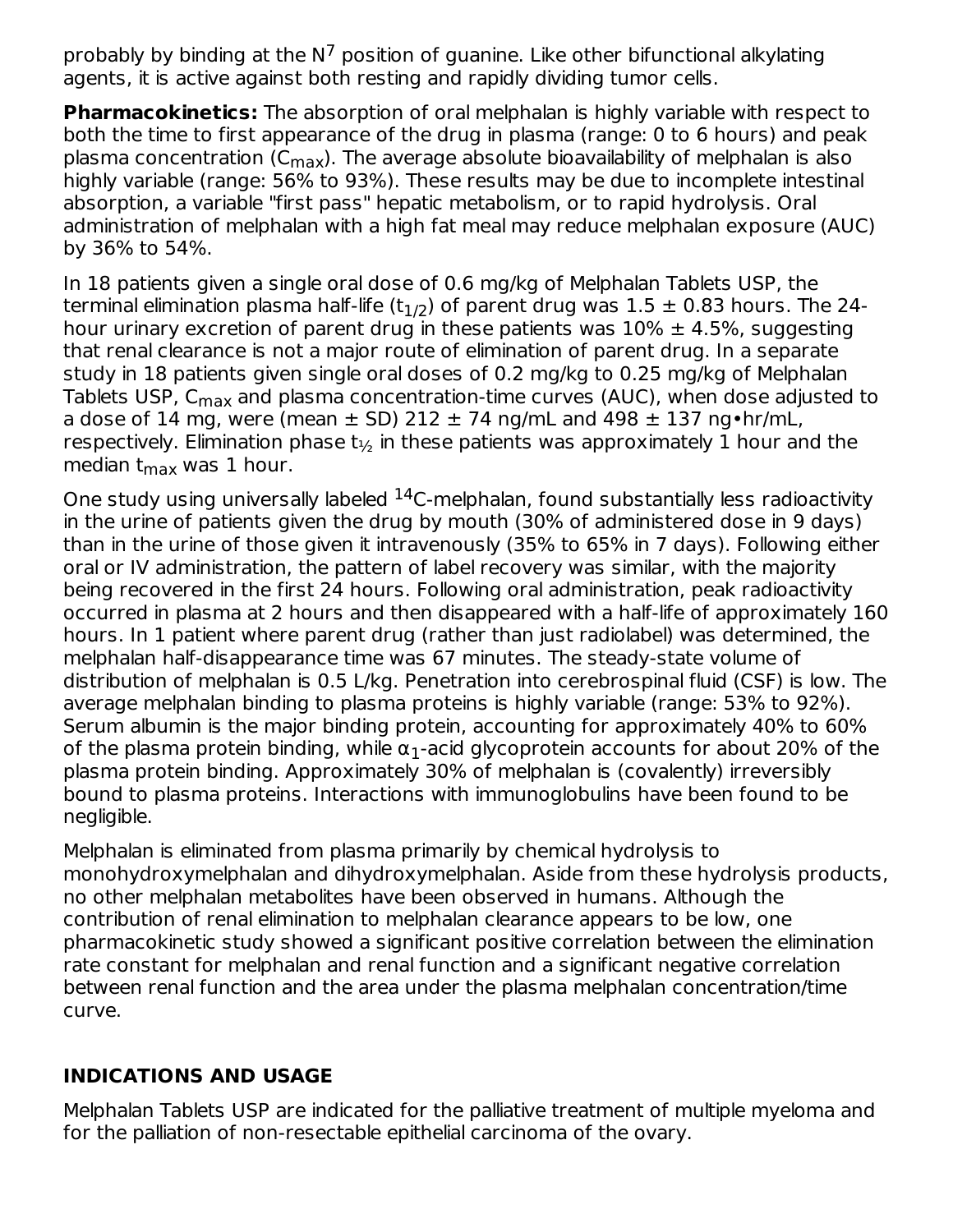#### **CONTRAINDICATIONS**

Melphalan Tablets USP should not be used in patients whose disease has demonstrated a prior resistance to this agent. Patients who have demonstrated hypersensitivity to melphalan should not be given the drug.

#### **WARNINGS**

#### **Melphalan Tablets USP should be administered in carefully adjusted dosage by or under the supervision of experienced physicians who are familiar with the drug's actions and the possible complications of its use.**

As with other nitrogen mustard drugs, excessive dosage will produce marked bone marrow suppression. Bone marrow suppression is the most significant toxicity associated with Melphalan in most patients. Therefore, the following tests should be performed at the start of therapy and prior to each subsequent course of Melphalan Tablets USP: platelet count, hemoglobin, white blood cell count, and differential. Thrombocytopenia and/or leukopenia are indications to withhold further therapy until the blood counts have sufficiently recovered. Frequent blood counts are essential to determine optimal dosage and to avoid toxicity (see PRECAUTIONS: Laboratory Tests). Dose adjustment on the basis of blood counts at the nadir and day of treatment should be considered.

Hypersensitivity reactions, including anaphylaxis, have occurred rarely (see ADVERSE REACTIONS). These reactions have occurred after multiple courses of treatment and have recurred in patients who experienced a hypersensitivity reaction to IV Melphalan. If a hypersensitivity reaction occurs, oral or IV Melphalan should not be readministered.

**Carcinogenesis:** Secondary malignancies, including acute nonlymphocytic leukemia, myeloproliferative syndrome, and carcinoma have been reported in patients with cancer treated with alkylating agents (including melphalan). Some patients also received other chemotherapeutic agents or radiation therapy. Precise quantitation of the risk of acute leukemia, myeloproliferative syndrome, or carcinoma is not possible. Published reports of leukemia in patients who have received melphalan (and other alkylating agents) suggest that the risk of leukemogenesis increases with chronicity of treatment and with cumulative dose. In one study, the 10-year cumulative risk of developing acute leukemia or myeloproliferative syndrome after melphalan therapy was 19.5% for cumulative doses ranging from 730 mg to 9652 mg. In this same study, as well as in an additional study, the 10-year cumulative risk of developing acute leukemia or myeloproliferative syndrome after melphalan therapy was less than 2% for cumulative doses under 600 mg. This does not mean that there is a cumulative dose below which there is no risk of the induction of secondary malignancy. The potential benefits from melphalan therapy must be weighed on an individual basis against the possible risk of the induction of a second malignancy.

Adequate and well-controlled carcinogenicity studies have not been conducted in animals. However, i.p. administration of melphalan in rats (5.4 mg/m<sup>2</sup> to 10.8 mg/m<sup>2</sup>) and in mice (2.25 mg/m<sup>2</sup> to 4.5 mg/m<sup>2</sup>) 3 times per week for 6 months followed by 12 months post-dose observation produced peritoneal sarcoma and lung tumors, respectively.

**Mutagenesis:** Melphalan has been shown to cause chromatid or chromosome damage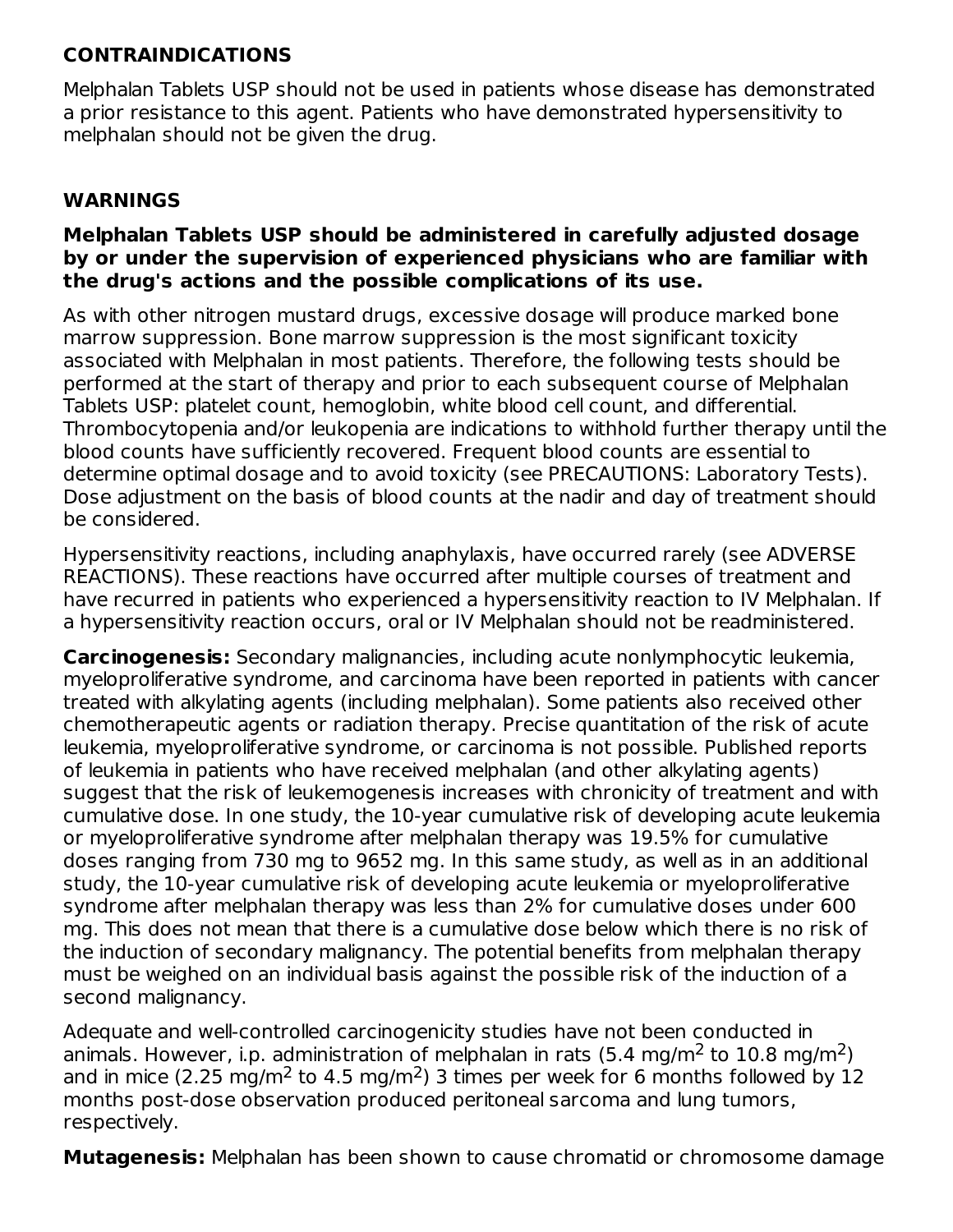in humans. Intramuscular administration of Melphalan at 6 mg/m<sup>2</sup> and 60 mg/m<sup>2</sup> produced structural aberrations of the chromatid and chromosomes in bone marrow cells of Wistar rats.

**Impairment of Fertility:** Melphalan causes suppression of ovarian function in premenopausal women, resulting in amenorrhea in a significant number of patients. Reversible and irreversible testicular suppression have also been reported.

**Pregnancy:** Pregnancy Category D. Melphalan may cause fetal harm when administered to a pregnant woman. Melphalan was embryolethal and teratogenic in rats following oral (6 mg/m<sup>2</sup>/day to 18 mg/m<sup>2</sup>/day for 10 days) and intraperitoneal (18 mg/m<sup>2</sup>) administration. Malformations resulting from melphalan included alterations of the brain (underdevelopment, deformation, meningocele, and encephalocele) and eye (anophthalmia and microphthalmos), reduction of the mandible and tail, as well as hepatocele (exomphaly).

There are no adequate and well-controlled studies in pregnant women. If this drug is used during pregnancy, or if the patient becomes pregnant while taking this drug, the patient should be apprised of the potential hazard to the fetus. Women of childbearing potential should be advised to avoid becoming pregnant.

# **PRECAUTIONS**

# **General**

In all instances where the use of Melphalan Tablets USP is considered for chemotherapy, the physician must evaluate the need and usefulness of the drug against the risk of adverse events. Melphalan Tablets USP should be used with extreme caution in patients whose bone marrow reserve may have been compromised by prior irradiation or chemotherapy, or whose marrow function is recovering from previous cytotoxic therapy. If the leukocyte count falls below 3,000 cells/mcL, or the platelet count below 100,000 cells/mcL, Melphalan Tablets USP should be discontinued until the peripheral blood cell counts have recovered.

A recommendation as to whether or not dosage reduction should be made routinely in patients with renal insufficiency cannot be made because:

a) There is considerable inherent patient-to-patient variability in the systemic availability of melphalan in patients with normal renal function.

b) Only a small amount of the administered dose appears as parent drug in the urine of patients with normal renal function.

Patients with azotemia should be closely observed, however, in order to make dosage reductions, if required, at the earliest possible time.

Administration of live vaccines to immunocompromised patients should be avoided.

**Information for Patients:** Patients should be informed that the major toxicities of Melphalan Tablets USP are related to bone marrow suppression, hypersensitivity reactions, gastrointestinal toxicity, and pulmonary toxicity. The major long-term toxicities are related to infertility and secondary malignancies. Patients should never be allowed to take the drug without close medical supervision and should be advised to consult their physician if they experience skin rash, vasculitis, bleeding, fever, persistent cough,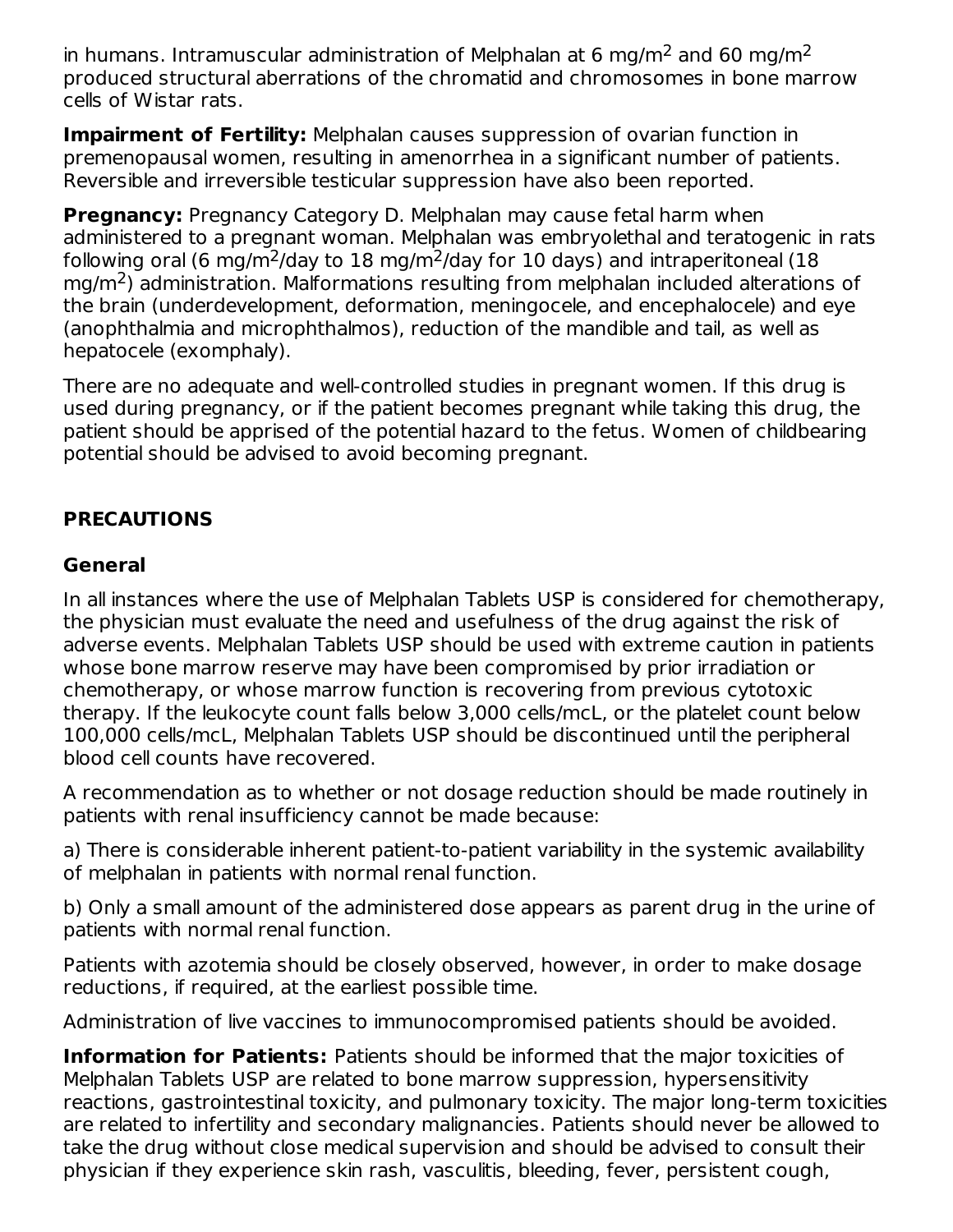nausea, vomiting, amenorrhea, weight loss, or unusual lumps/masses. Women of childbearing potential should be advised to avoid becoming pregnant.

### **Laboratory Tests**

Periodic complete blood counts with differentials should be performed during the course of treatment with Melphalan Tablets USP. At least one determination should be obtained prior to each treatment course. Patients should be observed closely for consequences of bone marrow suppression, which include severe infections, bleeding, and symptomatic anemia (see WARNINGS).

### **Drug Interactions**

There are no known drug/drug interactions with oral Melphalan.

### **Carcinogenesis, Mutagenesis, Impairment of Fertility**

See WARNINGS section.

# **Pregnancy: Teratogenic Effects: Pregnancy Category D**

See WARNINGS section.

### **Nursing Mothers**

It is not known whether this drug is excreted in human milk. Melphalan Tablets USP should not be given to nursing mothers.

#### **Pediatric Use**

The safety and effectiveness of Melphalan Tablets USP in pediatric patients have not been established.

# **Geriatric Use**

Clinical studies of Melphalan Tablets USP did not include sufficient numbers of subjects aged 65 and over to determine whether they respond differently from younger subjects. Other reported clinical experience has not identified differences in responses between the elderly and younger patients. In general, dose selection for an elderly patient should be cautious, usually starting at the low end of the dosing range, reflecting the greater frequency of decreased hepatic, renal, or cardiac function, and of concomitant disease or other drug therapy.

# **ADVERSE REACTIONS**

**Hematologic:** The most common side effect is bone marrow suppression leading to leukopenia, thrombocytopenia, and anemia. Although bone marrow suppression frequently occurs, it is usually reversible if melphalan is withdrawn early enough. However, irreversible bone marrow failure has been reported.

**Gastrointestinal:** Nausea, vomiting, diarrhea, and oral ulceration occur. Hepatic disorders ranging from abnormal liver function tests to clinical manifestations such as hepatitis and jaundice have been reported.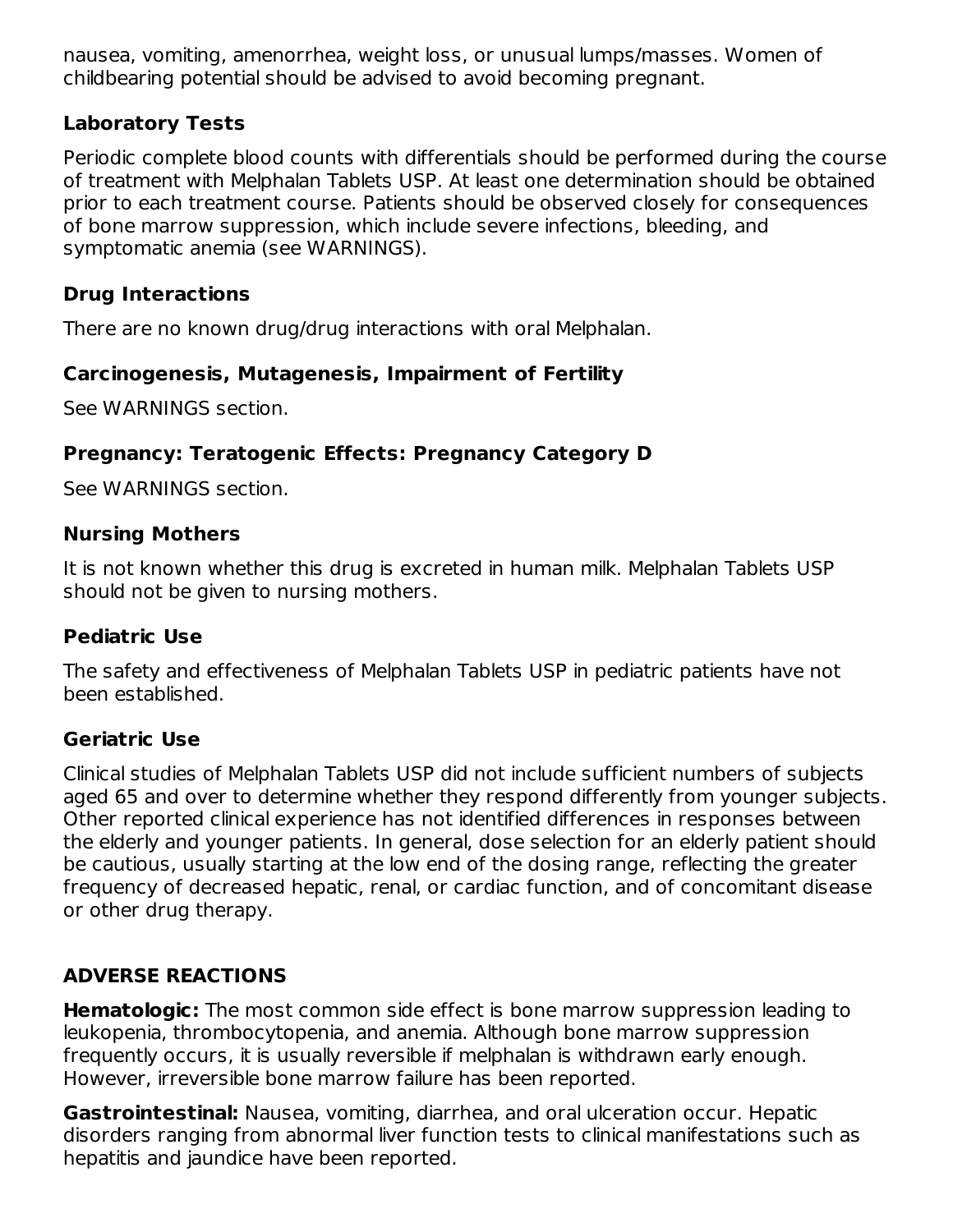**Miscellaneous:** Other reported adverse reactions include: pulmonary fibrosis (including fatal outcomes) and interstitial pneumonitis, skin hypersensitivity, maculopapular rashes, vasculitis, alopecia, and hemolytic anemia. Allergic reactions, including urticaria, edema, skin rashes, and rare anaphylaxis, have occurred after multiple courses of treatment. Cardiac arrest has also been reported rarely in association with such reports.

# **OVERDOSAGE**

Overdoses, including doses up to 50 mg/day for 16 days, have been reported. Immediate effects are likely to be vomiting, ulceration of the mouth, diarrhea, and hemorrhage of the gastrointestinal tract. The principal toxic effect is bone marrow suppression. Hematologic parameters should be closely followed for 3 to 6 weeks. An uncontrolled study suggests that administration of autologous bone marrow or hematopoietic growth factors (i.e., sargramostim, filgrastim) may shorten the period of pancytopenia. General supportive measures, together with appropriate blood transfusions and antibiotics, should be instituted as deemed necessary by the physician. This drug is not removed from plasma to any significant degree by hemodialysis.

# **DOSAGE AND ADMINISTRATION**

**Multiple Myeloma:** The usual oral dose is 6 mg (3 tablets) daily. The entire daily dose may be given at one time. The dose is adjusted, as required, on the basis of blood counts done at approximately weekly intervals. After 2 to 3 weeks of treatment, the drug should be discontinued for up to 4 weeks, during which time the blood count should be followed carefully. When the white blood cell and platelet counts are rising, a maintenance dose of 2 mg daily may be instituted. Because of the patient-to-patient variation in melphalan plasma levels following oral administration of the drug, several investigators have recommended that the dosage of Melphalan Tablets USP be cautiously escalated until some myelosuppression is observed in order to assure that potentially therapeutic levels of the drug have been reached.

Other dosage regimens have been used by various investigators. Osserman and Takatsuki have used an initial course of 10 mg/day for 7 to 10 days. They report that maximal suppression of the leukocyte and platelet counts occurs within 3 to 5 weeks and recovery within 4 to 8 weeks. Continuous maintenance therapy with 2 mg/day is instituted when the white blood cell count is greater than 4,000 cells/mcL and the platelet count is greater than 100,000 cells/mcL. Dosage is adjusted to between 1 mg/day and 3 mg/day depending upon the hematological response. It is desirable to try to maintain a significant degree of bone marrow depression so as to keep the leukocyte count in the range of 3,000 cells/mcL to 3,500 cells/mcL.

Hoogstraten et al have started treatment with 0.15 mg/kg/day for 7 days. This is followed by a rest period of at least 14 days, but it may be as long as 5 to 6 weeks. Maintenance therapy is started when the white blood cell and platelet counts are rising. The maintenance dose is 0.05 mg/kg/day or less and is adjusted according to the blood count.

Available evidence suggests that about one third to one half of the patients with multiple myeloma show a favorable response to oral administration of the drug.

One study by Alexanian et al has shown that the use of Melphalan Tablets USP in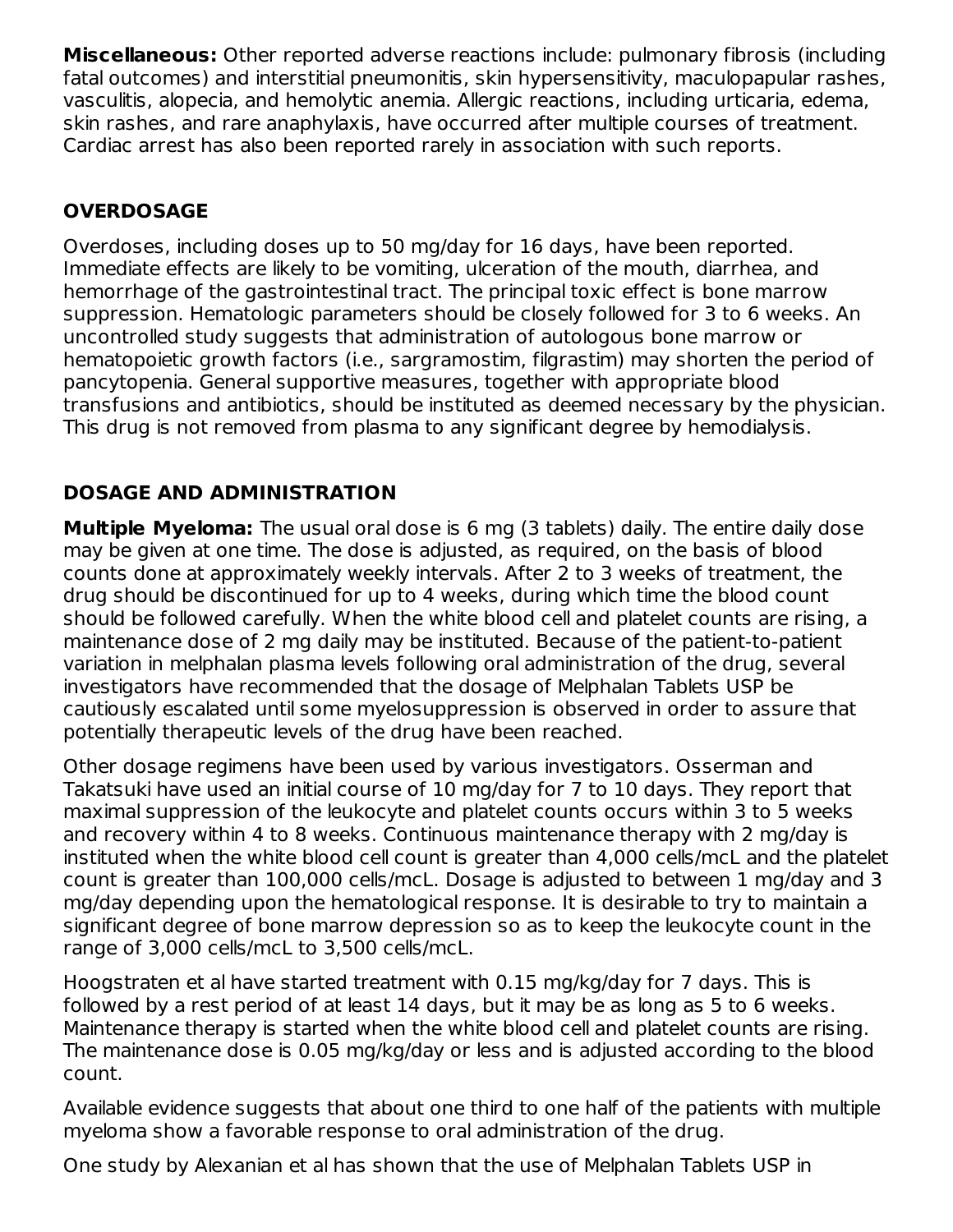combination with prednisone significantly improves the percentage of patients with multiple myeloma who achieve palliation. One regimen has been to administer courses of Melphalan Tablets USP at 0.25 mg/kg/day for 4 consecutive days (or, 0.20 mg/kg/day for 5 consecutive days) for a total dose of 1 mg/kg/course. These 4- to 5-day courses are then repeated every 4 to 6 weeks if the granulocyte count and the platelet count have returned to normal levels.

It is to be emphasized that response may be very gradual over many months; it is important that repeated courses or continuous therapy be given since improvement may continue slowly over many months, and the maximum benefit may be missed if treatment is abandoned too soon.

In patients with moderate to severe renal impairment, currently available pharmacokinetic data do not justify an absolute recommendation on dosage reduction to those patients, but it may be prudent to use a reduced dose initially.

**Epithelial Ovarian Cancer:** One commonly employed regimen for the treatment of ovarian carcinoma has been to administer Melphalan Tablets USP at a dose of 0.2 mg/kg daily for 5 days as a single course. Courses are repeated every 4 to 5 weeks depending upon hematologic tolerance.

**Administration Precautions**: Procedures for proper handling and disposal of anticancer drugs should be considered. Several guidelines on this subject have been published.  $^{1-4}$  There is no general agreement that all of the procedures recommended in the guidelines are necessary or appropriate.

# **HOW SUPPLIED**

Melphalan Tablets USP are supplied as white to off white, round biconvex tablets containing 2 mg melphalan USP in amber glass bottles with child-resistant closures. Embossed with "A" on one side and "2" on reverse.

Bottle of 50 (NDC 47781-200-50).

# **Store in a refrigerator, 2° to 8**°**C (36**° **to 46**°**F). Protect from light.**

# **REFERENCES**

1. NIOSH Alert: Preventing Occupational Exposures to Antineoplastic and Other Hazardous Drugs in Healthcare Settings. U.S. Department of Health and Human Services, Public Health Service. Centers for Disease Control and Prevention, National Institute for Occupational Safety and Health, DHHS (NIOSH) Publication No. 2004-165.

2. OSHA Technical Manual, TED 1-0.15A, Section VI: Chapter 2. Controlling Occupational Exposure to Hazardous Drugs. OSHA, 1999. http://www.osha.gov/dts/osta/otm/otm\_vi/otm\_vi\_2.html

3. American Society of Health-System Pharmacists. (2006) ASHP Guidelines on Handling Hazardous Drugs. Am J Health-Syst Pharm. 2006;63:1172-1193.

4. Polovich M, White JM, Kelleher LO (eds.) 2005. Chemotherapy and Biotherapy Guidelines and Recommendations for Practice. (2<sup>nd</sup>ed.) Pittsburgh, PA: Oncology Nursing Society.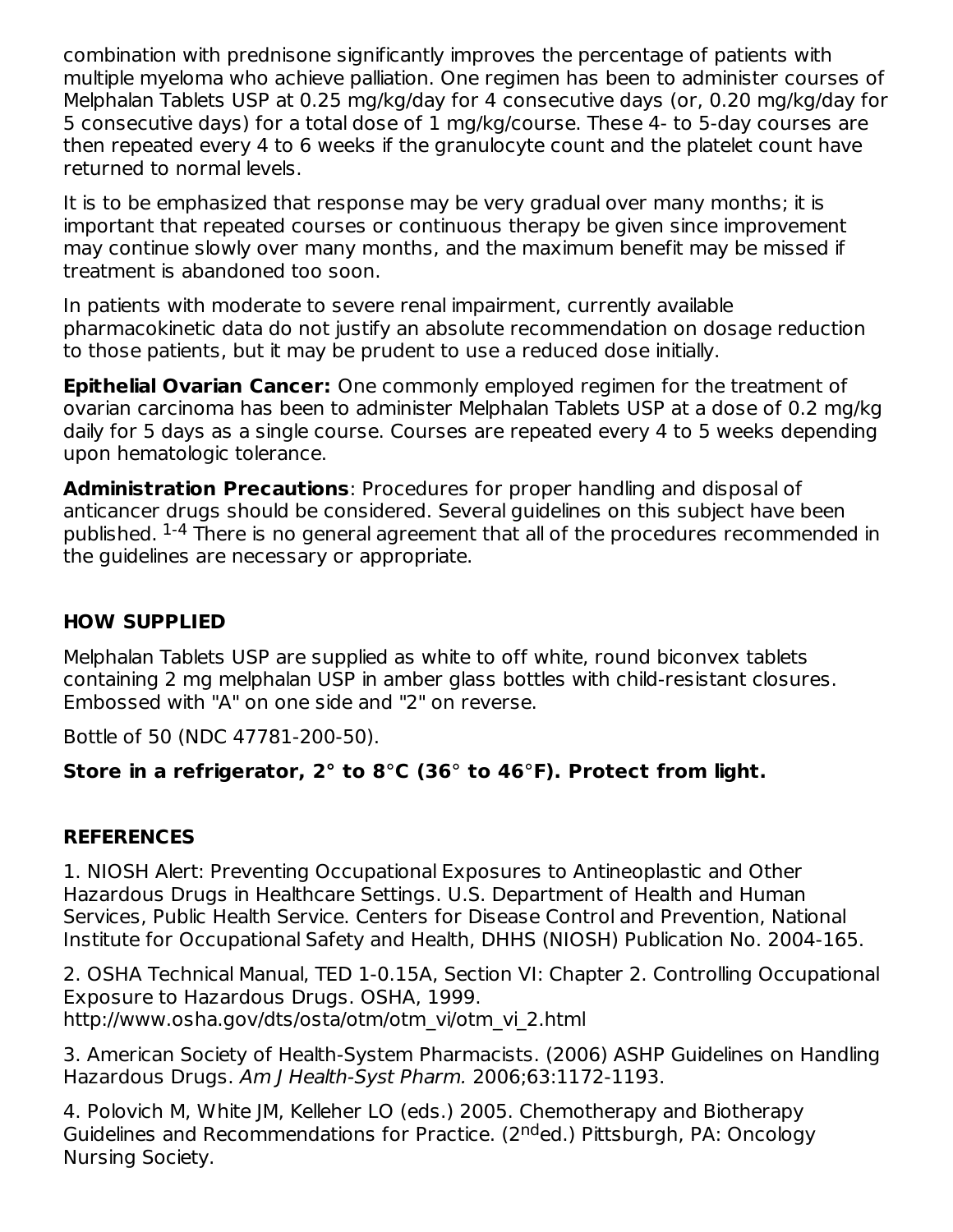#### Product of India

Manufactured by: EirGen Pharma Ltd. Waterford, Ireland

Distributed by: Alvogen, Inc. Morristown, NJ 07960 USA

PI200-01

Rev. 03/2019

PC1819

**NDC** 47781-**200**-50

# **Melphalan Tablets USP**

### **2 mg**

50 Film-Coated Tablets

Rx only



| <b>MELPHALAN</b>                                           |                         |                           |                  |  |  |  |  |  |
|------------------------------------------------------------|-------------------------|---------------------------|------------------|--|--|--|--|--|
| melphalan usp, 2 mg tablet                                 |                         |                           |                  |  |  |  |  |  |
|                                                            |                         |                           |                  |  |  |  |  |  |
| <b>Product Information</b>                                 |                         |                           |                  |  |  |  |  |  |
| <b>Product Type</b>                                        | HUMAN PRESCRIPTION DRUG | <b>Item Code (Source)</b> | NDC:47781-200    |  |  |  |  |  |
| <b>Route of Administration</b>                             | ORAL                    |                           |                  |  |  |  |  |  |
|                                                            |                         |                           |                  |  |  |  |  |  |
|                                                            |                         |                           |                  |  |  |  |  |  |
| <b>Active Ingredient/Active Moiety</b>                     |                         |                           |                  |  |  |  |  |  |
|                                                            | <b>Ingredient Name</b>  | <b>Basis of Strength</b>  | <b>Strength</b>  |  |  |  |  |  |
| MELPHALAN (UNII: Q410R9510P) (MELPHALAN - UNII:Q410R9510P) |                         | MELPHALAN                 | $2 \, \text{mg}$ |  |  |  |  |  |
|                                                            |                         |                           |                  |  |  |  |  |  |
|                                                            |                         |                           |                  |  |  |  |  |  |
| <b>Inactive Ingredients</b>                                |                         |                           |                  |  |  |  |  |  |